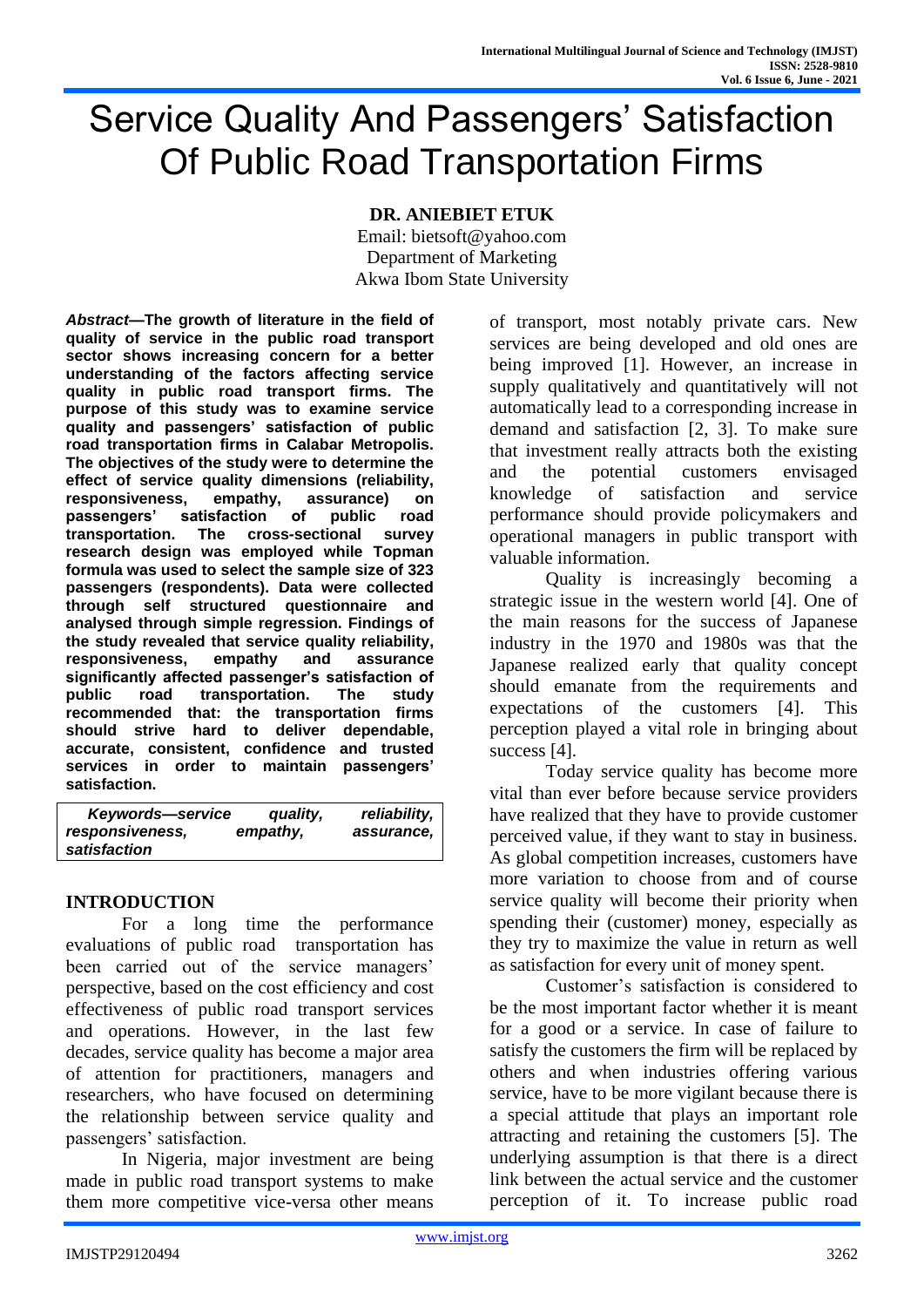transport use, the service should be designed and performed in a way that accommodates the levels of service required by customers [6]. Reference [7] stated that the current crisis of the world has affected a lot of people and firms as well. One of the most important factors behind this crisis was the shortage and increased price of petroleum product. Inflation increased and as a reaction layoffs started taking place. Because of lesser job securities, it resulted in less affordability of the luxuries. It became difficult for people to afford many things, personal transport was also one of these luxuries and people had to rely on public transport.

In Nigeria, the use of public transport (water, rail and air) has been on an increase. Through critical observation, the road transportation has witness increase in accident especially the public road transportation firms. Also, notwithstanding the low cost of public road transportation people seems not to patronage it. This study aims to unravel the effect of service quality (reliability, responsiveness empathy and assurance) on passengers' satisfaction of public road transportation in Nigeria.

## **2. LITERATURE REVIEW**

## *2.1 Theoretical framework*

The relationship between the customer/consumer and the company environment, product or service is satisfaction which is an overall psychological state that reflects the evaluation a reviewed by customer satisfaction theory [8]. Satisfaction usually involves one of the following three psychological elements: Cognitive (thinking/evolution), affective (emotional/ feeling)), and behavioural. Other theories reviewed include, expectancy disconfirmation theory postulated by reference [9] proposed in general terms that consumption of or experience with the product or service produces a level of perceived quality that is influenced by expectation. Assimilation – contrast theory by reference [10] suggests that if the performance is within a customer's range of acceptance, even though it may fall short of expectation and discrepancy will be regarded. Consistency theories suggest that when the expectations and the actual product performance do not match, the consumer will feel some degree of tension. In

order to relieve the tension, the consumer will make adjustments either in expectation or in the perceptions of product performance.

## *2.1.1 The concept of service quality*

In simple words, services are deeds, processes, and performance. But the increasing interest in the services sector has been accompanied with considerate disagreement and debate as to what constitute a service. In order to develop clarity on service as a concept, it is desirable to look at the way various researcher and scholars have defined it over the years.

One of the first to define services was the American Marketing Association which as early as in 1960 defined service as activities, benefits or satisfactions which are offered for sale, or provided in connection with the sale of goods.

Reference [11] defined service quality as the global evaluation or attitude of overall excellence of services. Service quality is the difference between customer's perceptions and perceptions of services satisfaction or dissatisfaction formed by their experience of purchase and use of the service [12, 11].

Also, reference [13] defined service quality as meeting or exceeding customer expectations or as the expectations of service. Reference [14] reported that service quality is a casual antecedent of customer satisfaction, due to the fact that service quality is viewed to be at the transactional level and satisfaction is seen to be an attitude.

In view of reference [14], service quality consists of two primary elements:

- 1. Either a product satisfies the needs
- 2. As to what level is it free from differences

# *2.1.2 Passenger satisfaction*

Since passenger satisfaction has been considered to be based on the customer's experience on a particular service encounter, reference [15], it is in line with the fact that service quality is a determinant of customer satisfaction, because service quality comes from outcome of the services from service providers in firms. Another author stated in his theory that "definitions of passenger satisfaction relate to a specific transaction (the difference between predicted service and perceived service) in contrast with attitudes," which are more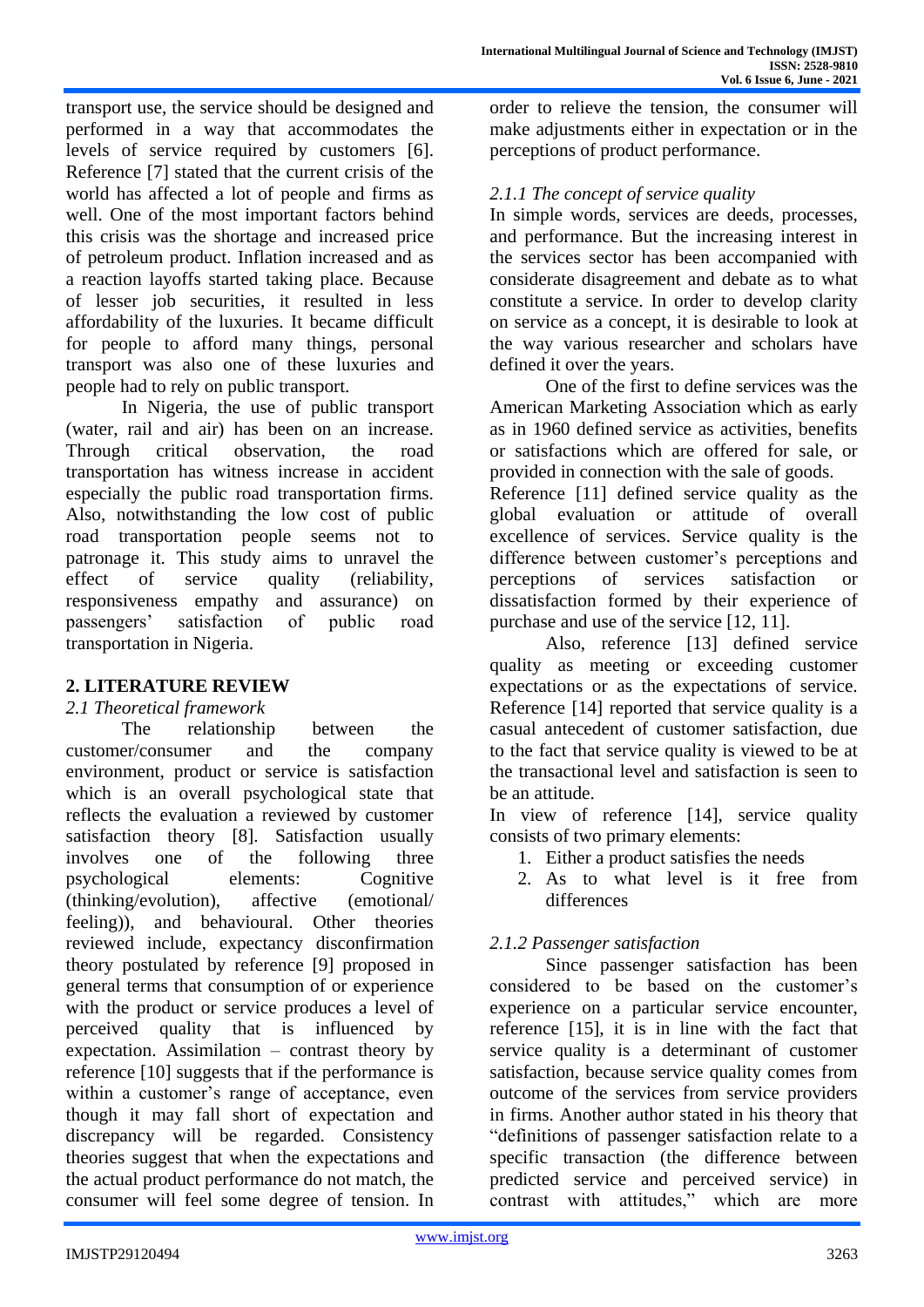enduring and less situational – oriented [16]. This is in line with the idea of reference [17].

Regarding the relationship between passenger satisfaction and service quality, reference [9] first suggested that service quality would be antecedent to passenger satisfaction regardless of whether these construct were cumulative of transaction specific. Some researchers have found empirical supports for the view of the point mentioned above [10, 11, 12]; where passenger satisfaction came as a result of service quality.

In relating passenger satisfaction and service quality, researchers have been more precise about the meaning and measurements of satisfaction and service quality satisfaction and service quality have certain things in common, but satisfaction generally is a broader concept, whereas service quality focuses specifically on dimension of service [21]. Although it is stated that other factors such as prices and production quality can affect passenger satisfaction, perceived service quality to a component of passenger satisfaction [17].

## *2.2 Conceptual model*



- Fig. 1: SERVQUAL and Passengers' satisfaction Source: Researcher
	- Reliability: Ability to perform the promised service dependably and accurately
	- Responsiveness: Willingness to help customers and provide prompt service
	- Assurance: Knowledge and courtesy of employees and their ability to inspire trust and confidence
	- Empathy: Caring individualized attention the firm provides to its customers.

*2.3 Service quality reliability and passenger satisfaction*

A study conducted by reference [22] on measuring service quality in the banking industry: A Hong Kong based study. The objective of this study is aimed at finding out the most important attribute of service quality in retail banks, which can be used to evaluate the characteristics of banking service quality as perceived by customers. The objective also states that service reliability has a positive influence on customer satisfaction. Sampling and data collection for this study is the loyal bank customer from HSBC in Hong Kong. A sample size of 119 respondents was drawn from the Hong Kong and Shanghai banking corporation (HSBC) in Hong Kong.

The sample unit consists of a heterogeneous population of legal age to hold a saving. Therefore, the collected data are analyzed with multiple regression analysis. The result shows that the five SERVQUAL dimensions have a positive influence on customer satisfaction. The questionnaire developed for the study was based on a SERVQUA model that identified the influence of five dimensions (i.e. tangibility, responsiveness, reliability, assurance and empathy) in banking service environment on customer satisfaction. The study recommended that SERVQUAL is a suitable instrument for measuring service quality in retail banking sectors in Hong Kong.

Reference [23] in their study on "impact of service quality on customer satisfaction and loyalty programs on customer loyalty: evidence from the sector of Pakistan", maintained that service quality reliability impact on customer satisfaction and will subsequently increase the loyalty of a customer. According reference [23], improving the quality of all their services would lead to better and greater customer satisfaction and customer loyalty.

## *2.4 Service quality responsiveness and passenger satisfaction*

A study conducted by reference [22] on measuring service quality in the banking industry: A Hong Kong Based study. The objective of this study is aimed at finding out the most important attribute of service quality in retail banks, which can be used to evaluate the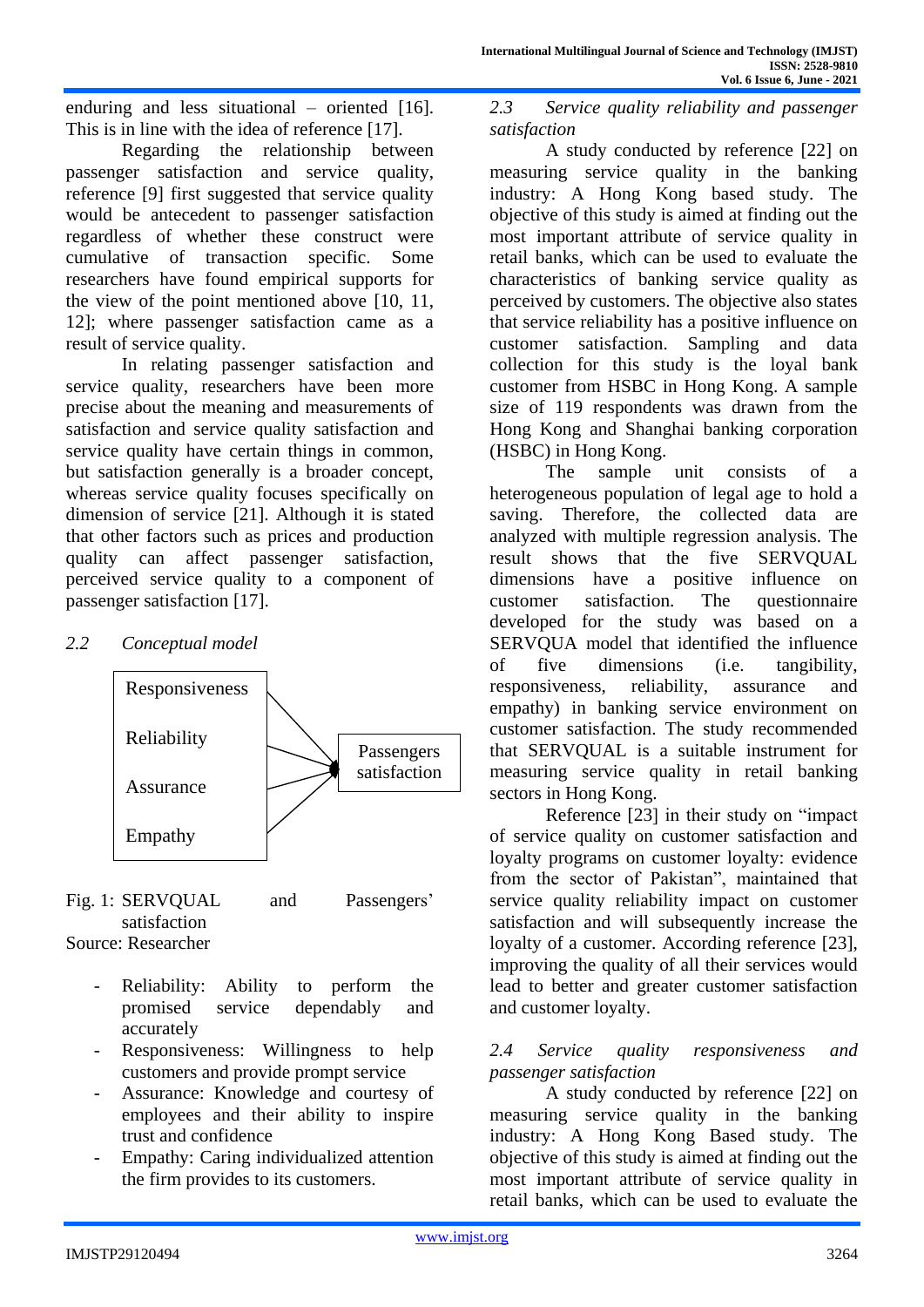characteristics of banking service quality as perceived by customers. The objective also states that service responsiveness has a positive influence on customer satisfaction. Sampling and data collection for this study is the local bank customers from HSBS in Hong Kong. A sample size of 119 respondents was drawn from the Hong Kong and Shanghai banking corporation (HSBC) in Hong Kong. The sample units consist of a heterogeneous population of the legal age to hold a saving. Thereafter, the collected data are analyzed with multiple regression analysis. The result shows that the five SERVQUAL dimension have a positive influence on customer satisfaction. The questionnaire developed for this study was based on a SERVQUAL model that identified the influence of five dimensions (i.e. tangibility, responsiveness, reliability, assurance and empathy) in banking service environments in customer satisfaction. The study recommended that SERVQUAL is a suitable instrument for measuring service quality in the retail banking sectors in Hong Kong.

## *2.5 Service quality empathy and passenger satisfaction*

A study conducted by reference [22] on measuring service quality in the banking industry: A Hong Kong based study. The objective of this study is aimed at finding out the most important attribute of service quality in retail banks, which can be used to evaluate the characteristics of banking service quality as perceived by customers. The objective also states that service empathy has a positive influence on customer satisfaction. Sampling and data collection for this study is the local bank customer from HSBC in Hong Kong. A sample size of 119 respondents was drawn from the Hong Kong and Shanghai banking corporation (HSBC) in Hong Kong. The sample units consist of a heterogeneous population of the legal age to hold a saving. Thereafter, the collected data are analyzed with multiple regression analysis. The result showed that the five SERVQUAL dimension have a positive influence on customer satisfaction.

The questionnaire developed for this study was based on a SERVQUAL model that identified the influence of five dimensions (i.e. tangibility, responsiveness, reliability, assurance, empathy) in banking service environment on

customer satisfaction. The study recommended that SERVQUAL is a suitable instrument for measuring service quality in the retail banking sectors in Hong Kong.

In a study conducted by reference [24] on "the impact of service quality dimension on customer satisfaction: A field study of Arab ban in Ibid City", it was revealed that the higher the service quality, the more customer satisfaction; affirming that service has significant influence on customer satisfaction. Furthermore, reference [24] posited that the benefits of quality customer service include retaining customers, referral and loyalty. He stressed that service empathy is an indispensable tool and quality of service is an essential element for enhancing customer satisfaction and loyalty.

## *2.6 Service quality assurance and passenger satisfaction*

A study conducted by reference [22] on measuring service quality in the banking industry: A Hong Kong based study. The objective of this study is aimed at finding out the most important attribute of service quality in retail banks, which can be used to evaluate the characteristics of banking service quality as perceived by customers. The objective also states that service assurance has a positive influence on customer satisfaction. Sampling and data collection for this study is the local bank customer from HSBC in Hong Kong. A sample size of 119 respondents was drawn from the Hong Kong and Shanghai banking corporation (HSBC) in Hong Kong. The sample units consist of a heterogeneous population of the legal age to hold a saving. Thereafter, the collected data are analyzed with multiple regression analysis. The result showed that the five SERVQUAL dimension have a positive influence on customer satisfaction.

The questionnaire developed for this study was based on a SERVQUAL model that identified the influence of five dimensions (i.e. tangibility, responsiveness, reliability, assurance, empathy) in banking service environment on customer satisfaction. The study recommended that SERVQUAL is a suitable instrument for measuring service quality in the retail banking sectors in Hong Kong.

Furthermore, reference [25] in evaluating quality service and customer's expectation stated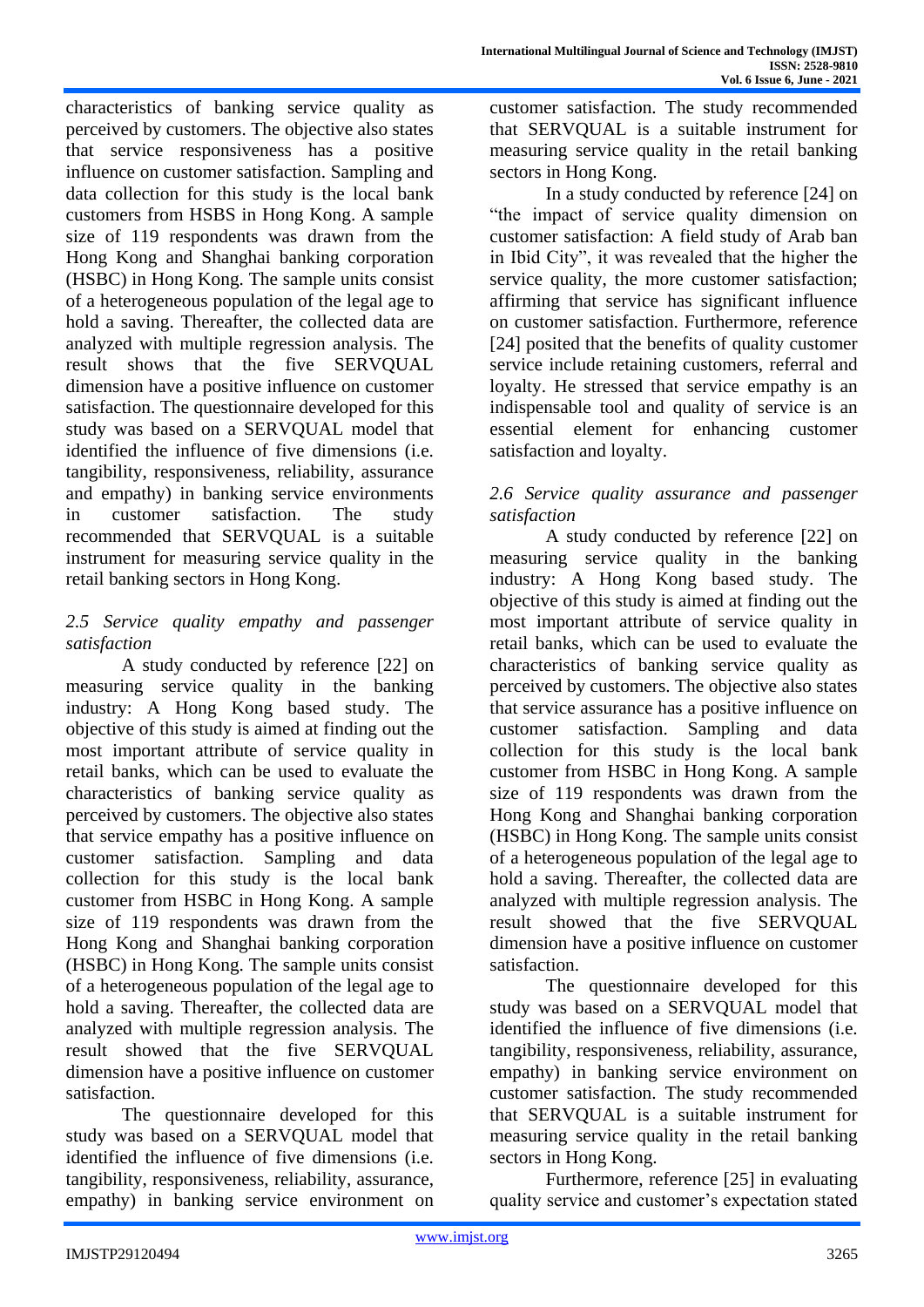that the expectation of service is what propels loyalty and retention.

# **3. Methodology**

The cross-sectional survey research design was used for this study, because it enables the researcher to collect first hand data from respondents once for the purpose of decision making. The study area was Calabar, which is the capital of Cross River State. Topman formula was adopted to determine the sample size of three hundred and twenty three (323) respondents in the study. Judgmental sampling technique was used to administer the questionnaire at different parks to respondents. The questionnaire was divided into two sections: A and B. Section A included the bio-data of respondents, such as: age, sex, educational qualification/level and marital status. While the second B was made up of questions and / or statements about service reliability, service responsiveness service empathy and service assurance in order to elicit individual opinions from respondents on how these variables of service quality affect passenger satisfaction. The opinions of the respondents were subjected to Strongly Agree (SA), Agree (A), undecided (U), Disagree (D) and Strongly Disagree (SD). In order to ascertain the validity of research instrument, it was perused and approved by statisticians. To ascertain the reliability of the instrument, the test-retest approach was adopted, using a pilot survey of 30 passengers of road transportation firms. To accept the instrument as reliable, it must have a coefficient of reliability ® that is above 0.5. The reliability test gave a result of 0.762 (76.2%) which indicated a high reliability. The data obtained were tested using simple regression analysis in the Statistical Package for the Social Sciences (SPSS).

# **4. Results and findings**

## *4.1 Test of hypothesis*

- Ho1: Service quality reliability has no significant effect on passenger's satisfaction of public road transportation
- Ho2: Service quality responsiveness has no significant effect on passenger's satisfaction of public road transportation in Calabar Metropolis
- H03: Service quality empathy has no significant effect on passenger's satisfaction of public road transportation in Calabar Metropolis

H04: Service quality assurance has no significant effect on passenger's satisfaction of public road transportation in Calabar Metropolis

Table 1, 2 and 3 above report the results of regression analysis carried out to test hypothesis 1. The results show that there is a significant relationship between service quality reliability and passenger satisfaction in transportation industries ( $\bar{b} = 0.921$ ,  $p < 0.05$ ). Therefore, hypothesis 1 is rejected. Tables 1 and 2 further report a significant f statistics, indicating the model's strong prediction strength (F=190.157,  $R^2$ = 38.1%, p<0.05). The  $R^2$  of 38.1 percent implies that for every unit change in passenger satisfaction, 38.1 percent of such variation is attributed to passenger service quality reliability.

Table 4, 5 and 6 above report the results of regression analysis carried out to test hypothesis 2. The results show that there is a significant relationship between service quality responsiveness and passenger satisfaction in transportation industries  $(b = 0.933, p < 0.05)$ . Therefore, hypothesis 2 is rejected. Tables 4 and 5 further report a significant f statistics, indicating the model's strong prediction strength (F=226.369, R<sup>2</sup>= 42.3%, p<0.05). The R<sup>2</sup> of 42.3 percent implies that for every unit change in passenger satisfaction, 42.3 percent of such variation is attributed to passenger service quality responsiveness.

Table 7, 8 and 9 above report the results of regression analysis carried out to test hypothesis 3. The results show that there is a significant relationship between service quality empathy and passenger satisfaction in transportation industries (b  $= 1.068$ , p $< 0.05$ ). Therefore, hypothesis 3 is rejected. Tables 7 and 8 further report a significant f statistics, indicating the model's strong prediction strength  $(F=360.771, R<sup>2</sup>= 53.9%, p<0.05)$ . The R<sup>2</sup> of 42.3 percent implies that for every unit change in passenger satisfaction, 42.3 percent of such variation is attributed to passenger service quality empathy.

Table 10, 11 and 12 above report the results of regression analysis carried out to test hypothesis 4. The results show that there is a significant relationship between service quality assurance and passenger satisfaction in transportation industries (b  $= 1.3698$ , p< 0.05). Therefore, hypothesis 4 is rejected. Tables 10 and 11 further report a significant f statistics, indicating the model's strong prediction strength (F=1367.315,  $R^2 = 81.6\%$ , p<0.05). The  $R^2$  of 81.6 percent implies that for every unit change in passenger satisfaction, 42.3 percent of such variation is attributed to passenger service quality assurance.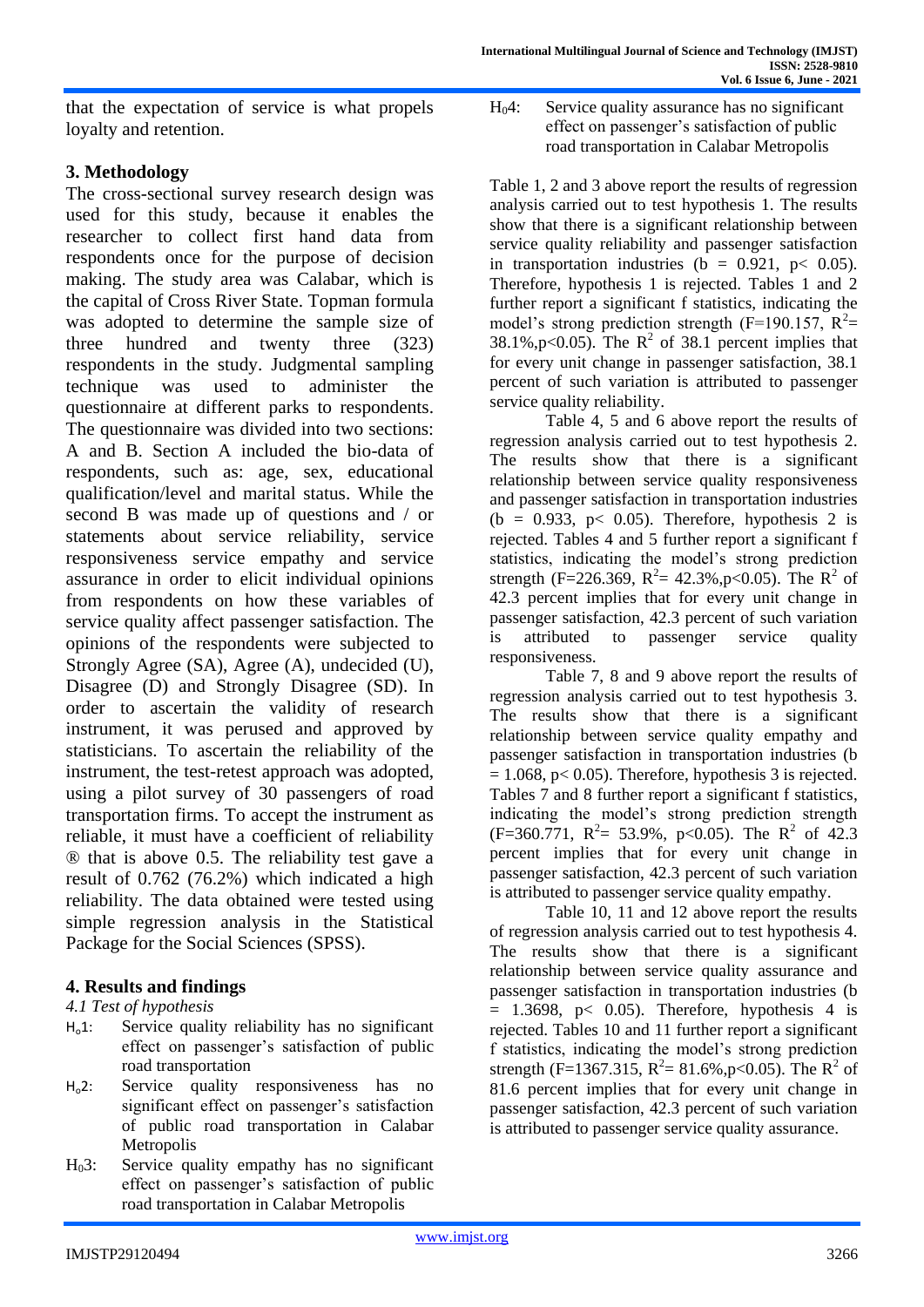| тате т<br>Model summary showing the relationship between Service quality reliability and passenger's satisfaction of<br>public road transportation |  |          |                 |                            |  |  |
|----------------------------------------------------------------------------------------------------------------------------------------------------|--|----------|-----------------|----------------------------|--|--|
| Model                                                                                                                                              |  | R square | Adjust R square | Std. error of the estimate |  |  |
|                                                                                                                                                    |  | .381     | 379             | 2.18112                    |  |  |

**Table 1** 

a. Predictors: (constant), passenger service quality reliability

**Table 2**

## **ANOVA<sup>a</sup>showing the relationship between Service quality reliability and passenger's satisfaction of public road transportation**

| Model      | Sum of squares | df  | Mean square |         | $\mathrm{Sig}$    |  |
|------------|----------------|-----|-------------|---------|-------------------|--|
| Regression | 904.633        |     | 904.633     | 190.157 | .000 <sup>b</sup> |  |
| Residual   | 1470.003       | 309 | 4.757       |         |                   |  |
| Total      | 2374.637       | 310 |             |         |                   |  |

a. Dependent variable: Passenger satisfaction

b. Predictors: (constant), Service quality reliability

**Table 3**

#### **Coefficients<sup>a</sup>showing the relationship between Service quality reliability and passenger's satisfaction of public road transportation**

|                                                           |                               |                            | public Todu transportation  |                 |              |
|-----------------------------------------------------------|-------------------------------|----------------------------|-----------------------------|-----------------|--------------|
| Model                                                     | Unstandardized<br>coefficient |                            | Standardized<br>coefficient |                 | Sig.         |
| (Constant)<br>1 Passenger services quality<br>reliability | 3.912<br>.921                 | Std. error<br>.479<br>.067 | Beta<br>.0617               | 8.325<br>13.790 | .000<br>.000 |

a. Dependent variable: Passenger satisfaction

#### **Table 4**

## **Model summary showing the relationship between service quality responsiveness and passenger's satisfaction of public road transportation**

| Model |                   | square | square<br>Adıust R | error of the estimate<br>Std |  |
|-------|-------------------|--------|--------------------|------------------------------|--|
|       | .650 <sup>a</sup> | ل⊾∠+   | Δ΄<br>−∠⊥          | 2.10607                      |  |
|       |                   |        |                    |                              |  |

a. Predictors: (constant), passenger service quality responsiveness

## **Table 5**

## **ANOVA<sup>a</sup>showing the relationship between service quality responsiveness and passenger's satisfaction of public road transportation**

| Model      | Sum of squares | df  | Mean square |         | $\mathrm{Sig}$    |  |
|------------|----------------|-----|-------------|---------|-------------------|--|
| Regression | 1004.063       |     | 1004.063    | 226.369 | .000 <sup>b</sup> |  |
| Residual   | 370.573        | 309 | 4.436       |         |                   |  |
| Total      | 2374.637       | 310 |             |         |                   |  |

a. Dependent variable: Passenger satisfaction

b. Predictors: (constant), Service quality responsiveness

| Table 6                                                                                                                   |
|---------------------------------------------------------------------------------------------------------------------------|
| Coefficients <sup>a</sup> showing the relationship between service quality responsiveness and passenger's satisfaction of |
| public road transportation                                                                                                |

|                        |                |             | public Fouu transportation |        |      |
|------------------------|----------------|-------------|----------------------------|--------|------|
| Model                  | Unstandardized |             | Standardized               | т      | Sig. |
|                        |                | coefficient | coefficient                |        |      |
|                        | В              | Std. error  | Beta                       |        |      |
| (Constant)             | 4.308          | .407        |                            | 10.582 | .000 |
| 1 Passenger services   | .933           | .062        | .0605                      | 15.046 | .000 |
| quality responsiveness |                |             |                            |        |      |

a. Dependent variable: Passenger satisfaction

 $\overline{a}$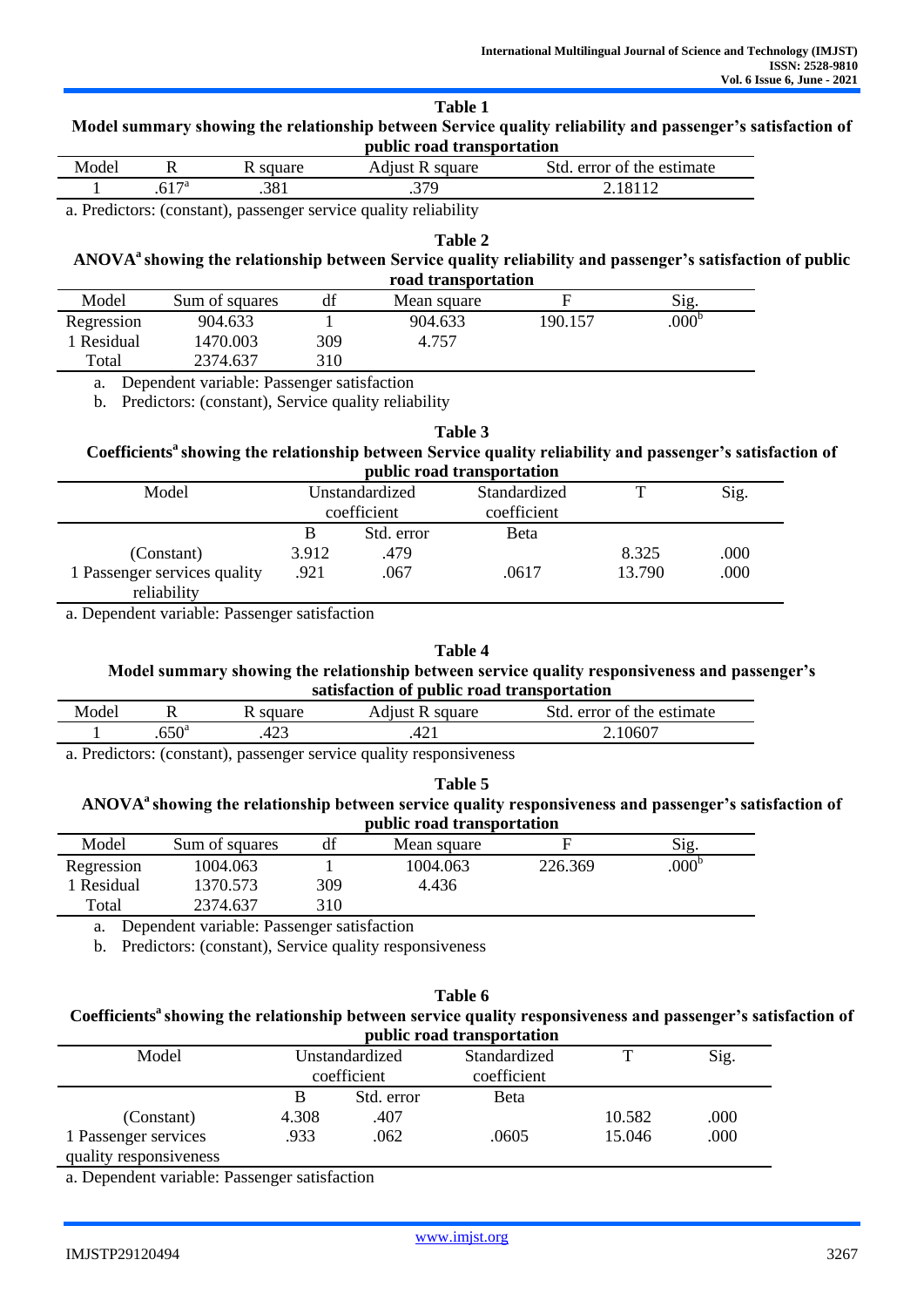| able |  |
|------|--|
|      |  |

| Model summary showing the relationship between service quality empathy and passenger's satisfaction of |
|--------------------------------------------------------------------------------------------------------|
| public road transportation                                                                             |

| Model |               | square | square<br>Admst      | Std<br>error of the estimate |
|-------|---------------|--------|----------------------|------------------------------|
|       | $734^{\circ}$ | .539   | ビワク<br>$\sim$ $\sim$ | 88294                        |

a. Predictors: (constant), passenger service quality empathy

**Table 8**

## **ANOVA<sup>a</sup>showing the relationship between service quality empathy and passenger's satisfaction of public road transportation**

| Model      | Sum of squares |     | Mean square |         | Sig.           |
|------------|----------------|-----|-------------|---------|----------------|
| Regression | 1279.094       |     | 1279.094    | 360.771 | $.000^{\circ}$ |
| Residual   | 1095.534       | 309 | 3.545       |         |                |
| Total      | 2374.637       | 310 |             |         |                |

a. Dependent variable: Passenger satisfaction

b. Predictors: (constant), Service quality empathy

#### **Table 9**

#### **Coefficients<sup>a</sup>showing the relationship between service quality empathy and passenger's satisfaction of public road transportation**

|                                         |                |             | rvau u amobortation |        |      |
|-----------------------------------------|----------------|-------------|---------------------|--------|------|
| Model                                   | Unstandardized |             | Standardized        |        | Sig. |
|                                         |                | coefficient | coefficient         |        |      |
|                                         |                | Std. error  | Beta                |        |      |
| (Constant)                              | 3.182          | .383        |                     | 8.314  | .000 |
| 1 Passenger services<br>quality empathy | 1.068          | .056        | .734                | 18.994 | .000 |

a. Dependent variable: Passenger satisfaction

#### **Table 10**

#### **Model summary showing the relationship between service quality assurance and passenger's satisfaction of public road transportation**

| Model | . .            | square      | square<br>Adıust | ifd⊾<br>error of the estimate |
|-------|----------------|-------------|------------------|-------------------------------|
|       | $.903^{\circ}$ | .,<br>.J 10 | .∪ ⊥ പ           | ۱۹۵۵ ن                        |

a. Predictors: (constant), passenger service quality assurance

#### **Table 11**

## **ANOVA<sup>a</sup>showing the relationship between service quality assurance and passenger's satisfaction of public road transportation**

| Model                  | Sum of squares | df  | Mean square |          | Sig.           |
|------------------------|----------------|-----|-------------|----------|----------------|
| Regression             | 1936.913       |     | 1936.913    | 1367.315 | $.000^{\rm b}$ |
| Residual               | 437.724        | 309 | .417        |          |                |
| $\tau$ <sub>otal</sub> | 2374.637       | 310 |             |          |                |

a. Dependent variable: Passenger satisfaction

b. Predictors: (constant), Service quality assurance

#### **Table 12 Coefficients<sup>a</sup>showing the relationship between service quality assurance and passenger's satisfaction of public road transportation**

| public road transportation                |                |            |              |        |      |  |  |  |  |  |
|-------------------------------------------|----------------|------------|--------------|--------|------|--|--|--|--|--|
| Model                                     | Unstandardized |            | Standardized | ௱      | Sig. |  |  |  |  |  |
|                                           | coefficient    |            | coefficient  |        |      |  |  |  |  |  |
|                                           | B              | Std. error | <b>B</b> eta |        |      |  |  |  |  |  |
| (Constant)                                | 1.219          | .251       |              | 4.853  | .000 |  |  |  |  |  |
| 1 Passenger services quality<br>assurance | 1.369          | .037       | 0.903        | 36.977 | .000 |  |  |  |  |  |

a. Dependent variable: Passenger satisfaction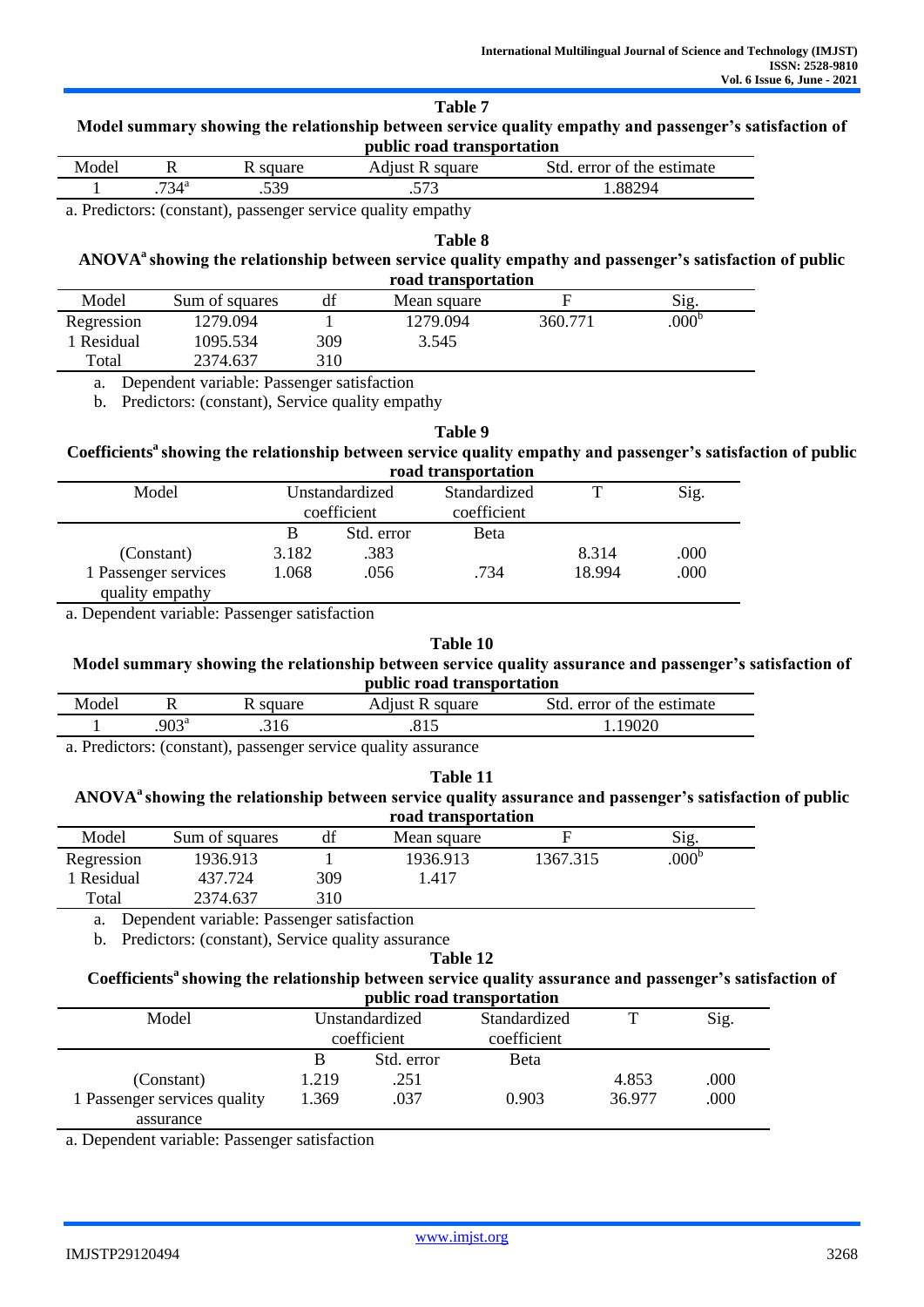# *4.2 Discussion of findings*

The first finding reveals that service quality reliability significantly affect passengers' satisfaction of public road transportation companies. Supporting this finding, reference [23] in their study on "impact of service quality" on customer satisfaction and loyalty programs on customer loyalty: evidence from the sector of Pakistan", maintained that service quality reliability impact on customer satisfaction and will subsequently increase the loyalty of a customer. The authors further maintained that improving the quality of all their services would lead to better and greater customer satisfaction and customer loyalty.

Result indicated that service quality responsiveness has a significant relationship with passenger's satisfaction in public road transportation companies in Calabar Metropolis. The finding of this work affirms the result of the research conducted by reference [24] in his study on "the impact of service quality dimension on customer satisfaction: A field study of Arab ban in Ibid City. He stated that the higher the service quality, the more customer satisfaction; affirming that service has significant influence on customer satisfaction. Furthermore, reference [24] affirms the benefits of quality customer service which he stated to include retaining customers, referral and loyalty.

Result indicated that service quality empathy has a significant relationship with passenger's satisfaction in public road transportation companies in Calabar Metropolis. This is in tandem with reference [24] in a study on service quality perspective and customer satisfaction in commercial banks working in Jordan. He agreed that service empathy is an indispensable tool and quality of service is an essential element for enhancing customer satisfaction and loyalty.

Furthermore, result also indicated that service quality assurance has a significant relationship with passenger's satisfaction in public road transportation companies. Postulation by reference [25] in evaluating quality service and customer's expectation stated that the expectation of service is what propels loyalty and retention.

## **5. Conclusion**

This study examined service quality and passengers' satisfaction of public road transportation companies. The results obtained from the study indicate that customer service quality reliability. Responsiveness, empathy and assurance improved the satisfaction of passengers. Hence, in order to improve and ultimately maintain passengers' satisfaction in the transportation companies, we must improve the quality service delivery by consistently paying attention to these four (4) critical service quality dimensions: reliability, responsiveness, empathy and assurance.

Consequently, the road transportation firm should strive hard to deliver dependable, accurate and consistency in order to maintain passenger satisfaction.

Secondly, the road transportation companies should strive hard to provide speedy and delay-free passenger service and handle passengers' complaints and requirements rapidly.

Also, the road transportation firm should regularly recruit and retain passenger service employees who are friendly and polite, articulate and receptive. The transportation firm should also train them in interpersonal skills and compensate and motivate them in order to boost their efficacy at delivering transportation service.

Finally, the road transportation firm should employ staff that will convey trust and confidence. Also staff that has the knowledge about passengers' welfare should be considered.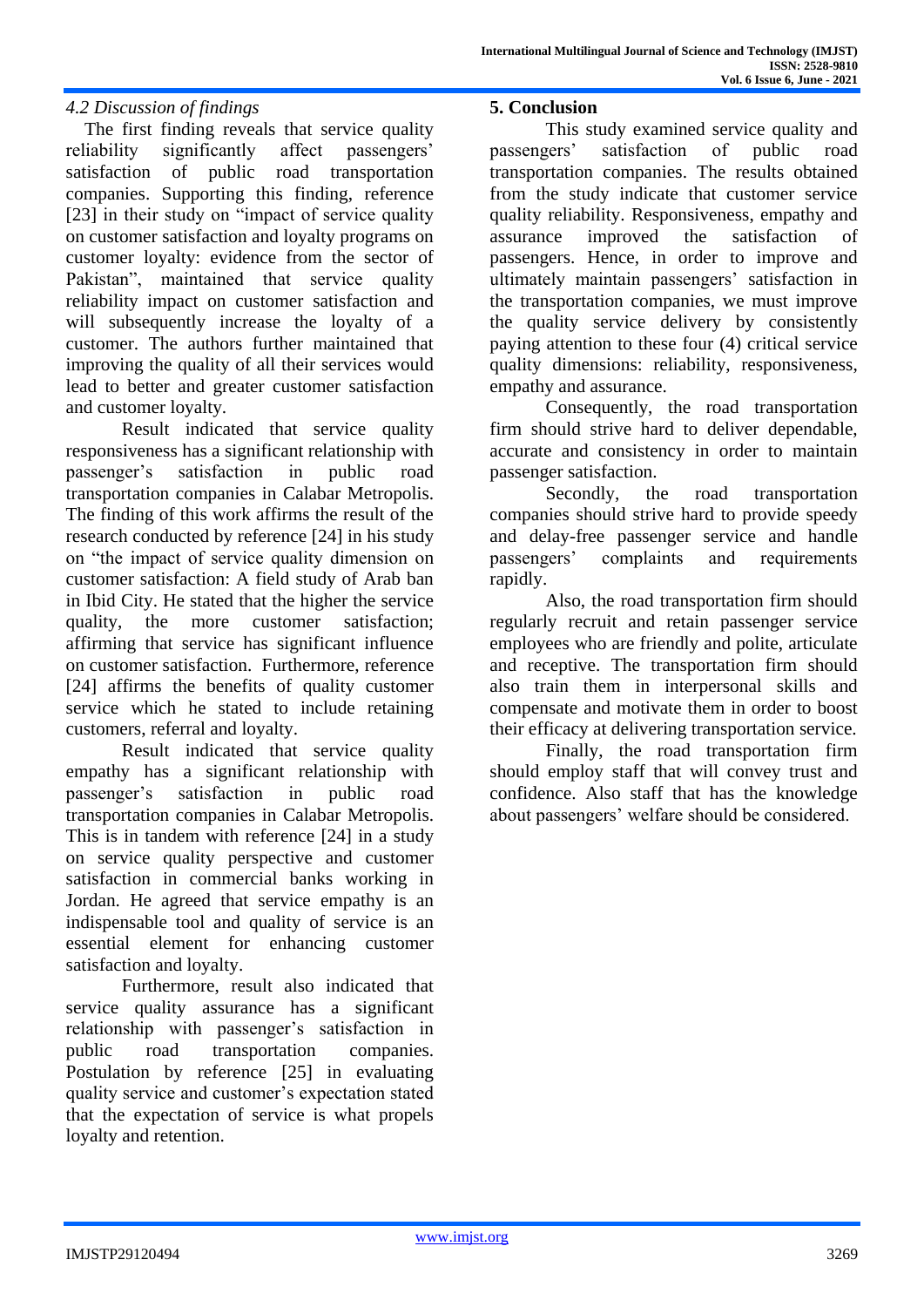# **References**

- 1. M. Friman and M. Fellesson, "Service Supply and Customer Satisfaction in Public Transportation: The Quality Paradox", Journal of Public Transportation, 2009, Vol. 12, No 3, 57- 69
- 2. S. Fujii and R. Kitamura, "What does a one-month free bus ticket do to habitual drivers? An experimental analysis of habit and attitude change". Transportation,2003, Vol. 30, No. 2, 81- 95
- 3. R. L. Mackett and M. Edward, "The impact of new urban public transport systems: will the expectations be met?", Available at a state at a state at a state at a state at a state at a state at a state at a state at a state at a state at a state at a state at a state at a state at a state at a state at a state at a state at a state at https://ideas.repec.org/a/eee/transa/v32y1 998i4p231-245.html, 1998
- 4. B. Bergman and B. [Klefsjo,](https://www.researchgate.net/scientific-contributions/Bengt-Klefsjo-2150925970) "Quality from customer needs to customer Satisfaction". Available at [https://www.researchgate.net/publication/](https://www.researchgate.net/publication/329702230_Quality_from_) [329702230\\_Quality\\_from\\_](https://www.researchgate.net/publication/329702230_Quality_from_) customer\_needs\_to\_customer\_Satisfactio n, 2003
- 5. K. Khadka and S. Maharjan, "Customer satisfaction And Customer Loyalty". Available at a state at a state at a state at a state at a state at a state at a state at a state at a state at a state at a state at a state at a state at a state at a state at a state at a state at a state at a state at https://core.ac.uk/download/pdf/1614211 79.pdf , 2017.
- 6. G. Beirac and J. A. Cabral, "Understanding attitudes towards public transport and private car: A qualitative study". Ava;aible at [https://ideas.repec.org/a/eee/trapol/v14y2](https://ideas.repec.org/a/eee/trapol/v14y2007i6p478-489.html) [007i6p478-489.html,](https://ideas.repec.org/a/eee/trapol/v14y2007i6p478-489.html) 2007
- 7. R. Khurshid, H. Naeem, S, Ejaz, F. MukhAtar and T. Batool, "Service quality and customer satisfaction in public transport sector of Pakistan: An empirical study. International Journal of Economics and Management, 2012, Vol. 1, No. 9, pp. 24-30.
- 8. P. Kotler and K. Keller, "Marketing Management," 13<sup>th</sup> ed. Upper Saddle River, NJ: Pearson Prentice Hall, 2009.
- 9. R. L. Oliver, "Effect of expectation and disconfirmation on postexposure product evaluations: An alternative interpretation". *Journal of Applied Psychology, 1977, Vol. 62, No.* 4, pp. 480–486
- 10. R. E. Anderson, "Consumer dissatisfaction: The effect of disconfirmed expectancy on perceived product performance", *Journal of Business Research*, 1973, Vol. 47, No. 3, pp. 191-207
- 11. A. Parasuraman, V. A. Zeithaml and L. L. Berry, "SERVQUAL: A multiple-item scale for measuring consumer perceptions of service quality", Journal of Retailing, 1988, Vol. 64, No. 1, pp. 12–40.
- 12. C. [Grönroos,](https://www.emerald.com/insight/search?q=Christian%20Grönroos) "A Service Quality Model and its Marketing Implications", [European Journal of Marketing,](https://www.researchgate.net/journal/European-Journal-of-Marketing-0309-0566) 1984, Vol. 18, No. 4, pp. 36-44
- 13. A. B. Godfrey and E. G. Kammerer, "Service Quality vs. Manufacturing Quality: Five Myths Exploded," in The Service Quality Handbook, Scheuing, E.E and Christopher, W.F. (Eds.). New York: American Management Association, 1991.
- 14. J. M. Juran, "Juran on planning for quality". New York: The Free Press, 1988.
- 15. J. J. Cronin and S. Taylar, "Measuring Service Quality - A Reexamination And Extension". [Journal of Marketing,](https://www.researchgate.net/journal/Journal-of-Marketing-0022-2429) 1992, Vol. 56, No. 1, pp.55-68
- 16. R. C. Lewis, "The measurement of gaps in the quality of hotel services". *International Journal of Transportation Management,* 1993, *Vol.* 6, No. 2, pp. 83- 88.